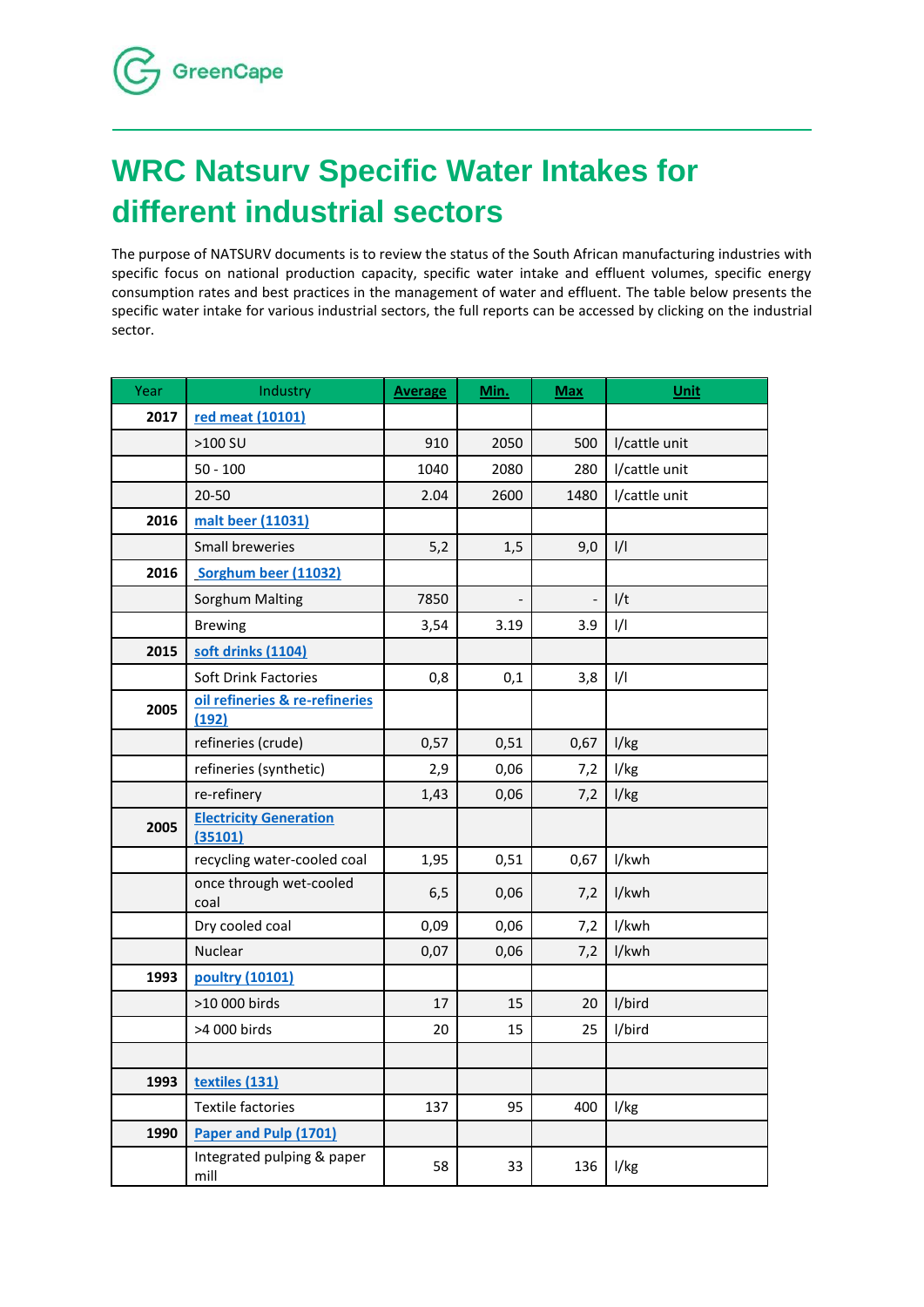

| Year | Industry                                           | <b>Average</b> | Min.              | <b>Max</b>               | <b>Unit</b>   |
|------|----------------------------------------------------|----------------|-------------------|--------------------------|---------------|
|      | <b>Pulp and Paper Products</b><br>Plant            | 58             | $\mathbf{1}$      | 49                       | I/kg          |
| 1990 | sugar (1072)                                       |                |                   |                          |               |
|      | Sugar mill                                         | 0,6            | 0,3               | $\mathbf{1}$             | I/kg          |
| 1989 | edible oil (10401)                                 |                |                   |                          |               |
|      | Milling                                            | 2,60           | 2,10              | 3,10                     | I/kg          |
|      | Refining                                           | 3,80           | 3,20              | 4,60                     | l/kg          |
| 1989 | <b>Dairy (105)</b>                                 |                |                   |                          |               |
|      | unpacked milk                                      | 1,6            | 0,75              | 5,5                      | $\frac{1}{1}$ |
|      | bottled milk                                       | 3              | $\overline{2}$    | 4,4                      | $\frac{1}{1}$ |
|      | sacheted milk                                      | 1,7            | 1,1               | 3,2                      | $\frac{1}{1}$ |
|      | Cartoned milk                                      | 2,2            | 1,5               | 2,6                      | 1/1           |
|      | <b>Dairy Products</b>                              |                |                   |                          |               |
|      | Cultured products                                  | 10,2           | 6,3               | 13,8                     | 1/1           |
|      | Fruit juices and mixes                             | 2,7            | 0,75              | 5,5                      | $\frac{1}{1}$ |
|      | Sterilised/UHT products                            | 3,7            | $\overline{2}$    | 6,2                      | 1/1           |
|      | <b>Butter</b>                                      | 1,5            | 1,3               | 6,9                      | l/kg          |
|      | Ice Cream                                          | 2,5            | 1,9               | 3,1                      | I/kg          |
|      | skim milk                                          | 3,6            | 2,1               | 5                        | I/kg          |
|      | Milk Powder                                        | 11,8           | 8,7               | 16,6                     | I/kg          |
|      | Cheese                                             | 23             | 16,4              | 29                       | I/kg          |
|      | Condensed milk                                     | 4,4            | 3,5               | 5,3                      | $\frac{1}{1}$ |
| 1989 | tanning (1511)                                     |                |                   |                          |               |
|      | <b>Full tanneries</b>                              | 432            | 320               | 744                      | I/hide        |
| 1989 | <b>Laundry (96010)</b>                             |                |                   |                          |               |
|      | rinse water recycle                                | 9              |                   | $\overline{\phantom{a}}$ | I/kg          |
|      | No rinse water recycle                             | 30             |                   |                          | l/kg          |
| 1987 | <b>Fruit &amp; Vegetable</b><br>Processing (10300) | 7,13           |                   |                          |               |
|      | Apples (canned)                                    | 6,62           | 4,3               | 11,25                    | l/kg          |
|      | Apples (juiced)                                    | 1,84           | $\qquad \qquad -$ | $\overline{\phantom{a}}$ | I/kg          |
|      | Apricots (canned)                                  | 5,5            | 2,5               | 11,5                     | l/kg          |
|      | Beans in Tomato<br>Sauce(Canned)                   | 20             | 20                | 70                       | I/kg          |
|      | Beetroot (Bottling)                                | 8              | 8                 | 24,8                     | I/kg          |
|      | Citrus (Canned & Juiced)                           | 2,08           | 1,1               | 2,6                      | l/kg          |
|      | Corn (Canned)                                      | 9,25           | 6                 | 11                       | I/kg          |
|      | Green Beans (Canned)                               | 7,4            |                   | $\blacksquare$           | l/kg          |
|      | Guavas (Canned)                                    | 6,4            | 4                 | $\overline{7}$           | I/kg          |
|      | Peaches (Canned)                                   | 6,88           | 2,5               | 12                       | l/kg          |
|      | Pears (Canned)                                     | 12,7           | 4,5               | 29                       | l/kg          |